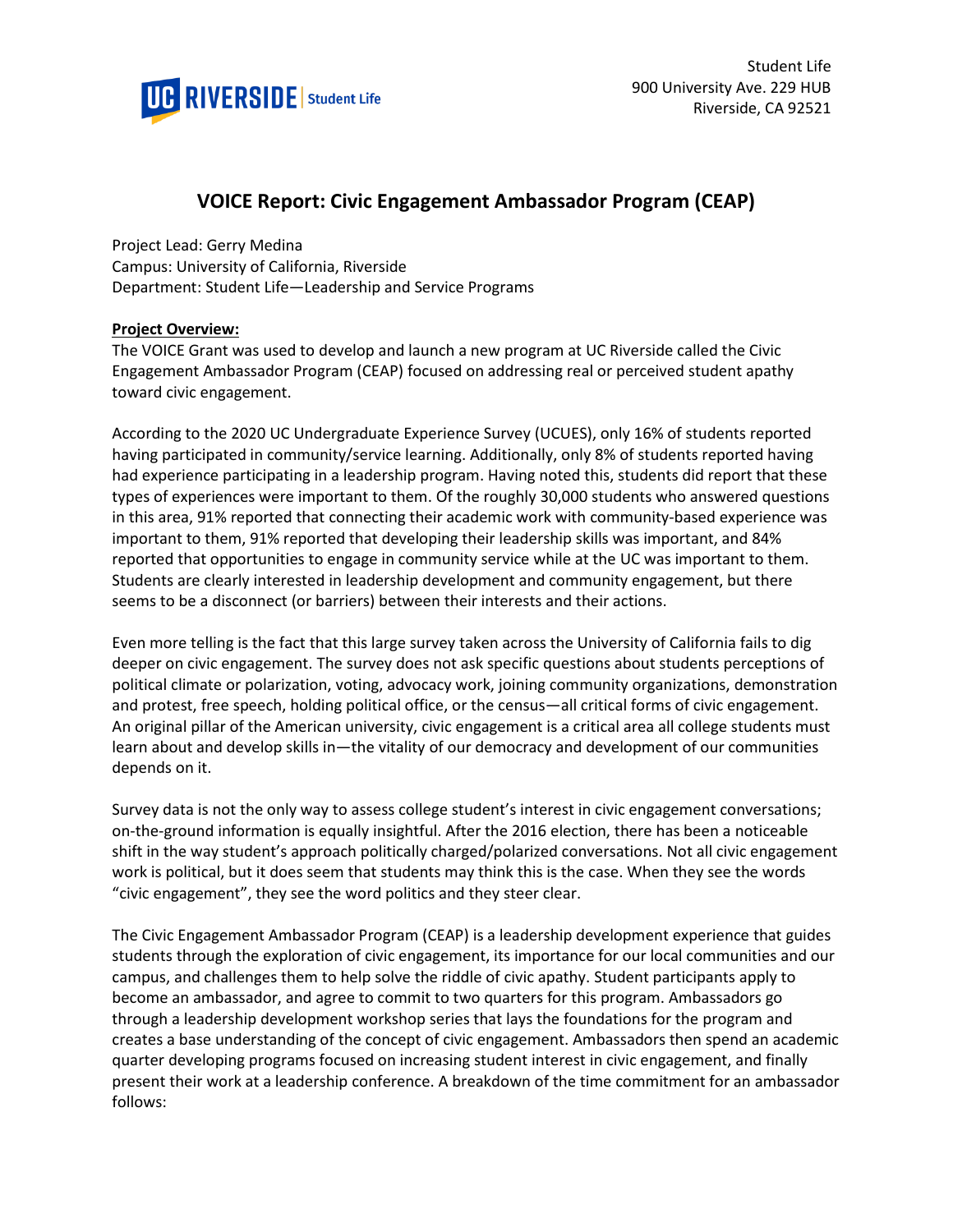

- Fall 2021
	- o Ambassadors commit to completing three 2-hour workshops focused on introducing them to civic engagement, creating a shared definition of the term, learning about diversity, equity and inclusion, and begin to outline community topics and issues that are important to them and exploring ways to address said issues.
- Winter 2022
	- o Ambassadors are on-boarded as official volunteers to the department and commit to completing two hours a week with the program.
	- $\circ$  Ambassadors work as a team to address a campus challenge—in this iteration of the program, ambassadors are focusing on student apathy toward civic engagement.
	- o Ambassadors present their work at the 2022 Inspiring R' Leaders Conference—a separate civic engagement program also funded by a VOICE Grant—scheduled for Friday, March 4<sup>th</sup>, 2022.

# **Project Objectives**

The Civic Engagement Ambassador Program (CEAP) is an on-going project that will end in March 2022. The objectives of the program include:

- 1. Gathering applications for students to become civic engagement ambassadors (complete)
- 2. Student ambassadors complete a leadership development workshop series in fall 2021 that creates foundational knowledge in civic engagement (complete)
- 3. Helping ambassadors develop a working definition for civic engagement (complete)
- 4. Ambassadors work for a quarter to develop civic engagement initiatives on campus in winter 2022 with a focus on combating real or perceived student apathy toward civic engagement (in progress)
- 5. Ambassadors will present their work at the 2022 Inspiring R' Leaders Conference (in progress)

## **Program Participants and Demographics**

- There are a total of six students going through this program
- Five undergraduates
	- o 3<sup>rd</sup> year, Business Administration
	- 4<sup>th</sup> year, Creative Writing
	- o 2<sup>nd</sup> year, Environmental Sciences
	- o 3<sup>rd</sup> year, Creative Writing
	- o 3<sup>rd</sup> year, Microbiology
- One graduate/professional student
	- $\circ$  1<sup>st</sup> year, Masters of Education
- These six students are training to become ambassadors of civic engagement on the UC Riverside campus, and they are charged with developing civic engagement initiatives that might help combat the real or perceived student apathy toward civic engagement that we see on our campus. Through their initiatives, we may capture other members of our campus community who may become involved in our programs and initiatives.
- Applicants identified areas that they are passionate about, among them are:
	- o Undocumented student experience
	- o LGBTQ+ student experience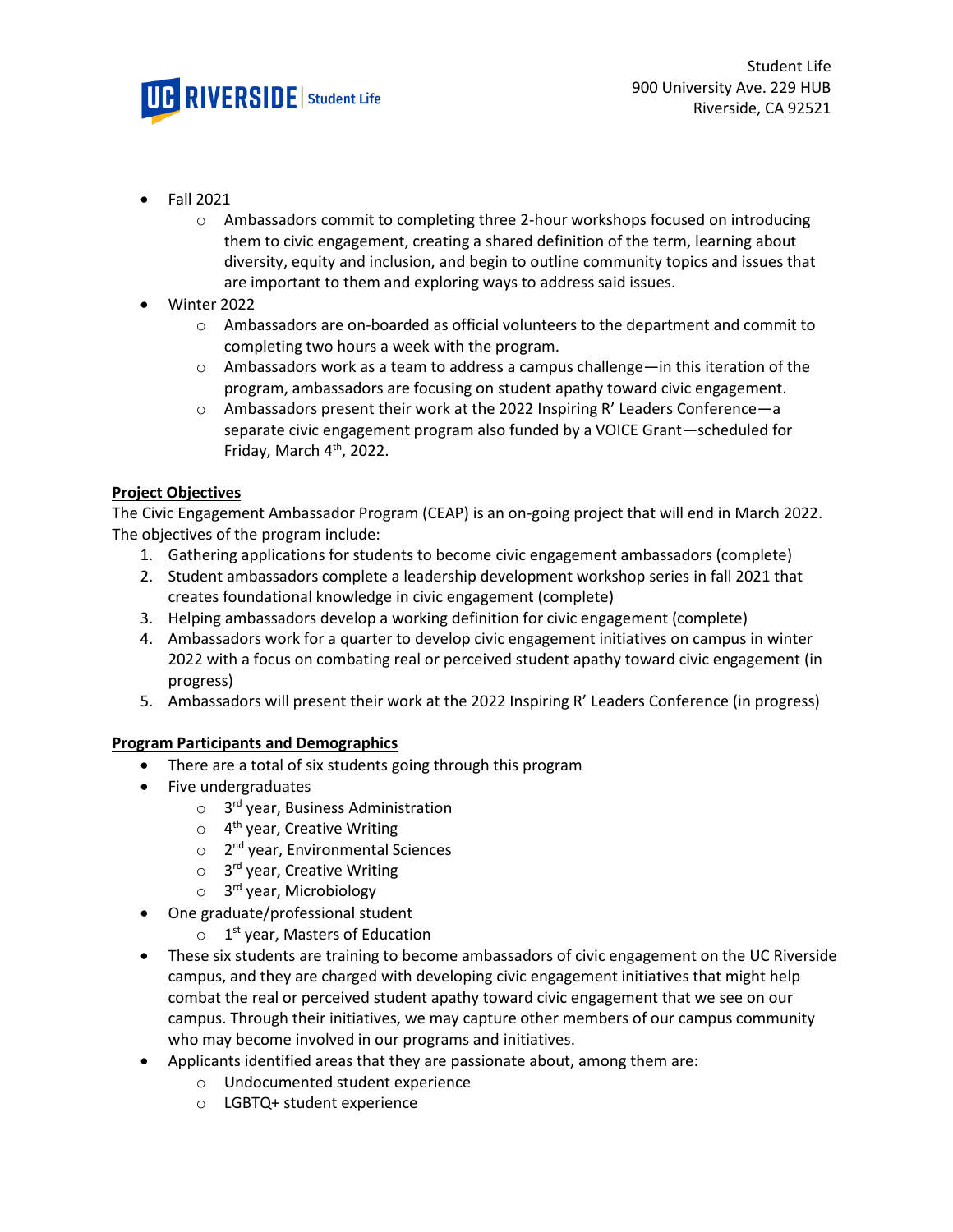

- o Women in business
- o Access to Higher Education for low-income students
- o Food and housing insecurity
- o Environmental protection
- o Accessibility challenges on campus

### **Project Challenges**

There are many challenges with developing and launching a new program while slowly transitioning back into campus. The fall quarter at UCR was a balance of in-person and virtual activities. The students who applied to become civic engagement ambassadors almost unanimously asked for a virtual/hybrid program. Though there are many benefits to a virtual program—of which the most important benefit being the health and safety of everyone involved—there are certainly some challenges that come with helping a group of students dive into the deep and (potentially) complicated world of civic engagement on zoom. The leadership development workshops were filled with activities that required interaction with peers—of course, these are done easier and more effectively in-person, but we made them work.

There is also the added challenge of marketing a new program in the market of program offerings on a campus as active with student engagement opportunities as UC Riverside. Developing marketing items and launching said marketing to the campus was difficult as students were still trying to find their footing. It is important to remember that we are still in the middle of a global pandemic, and students were affected in many ways—not the least of which is mentally/emotionally, especially if they themselves became sick or if they know someone who did. It seems to me that becoming involved in a new program coming into the fall quarter—especially one that has the words "civic engagement" which students may incorrectly interpret to mean "political"—is low on their hierarchy of needs.

#### **Project Impact on the Campus Community**

As a new project that has yet complete a full cycle, CEAP certainly has the potential to make a large impact on our campus community. Often times we see student inactivity as apathy. What we may fail to realize is that there may be institutional obstacles in the way of student participation. This program will attempt to explore this by training a group of students to become ambassadors for civic engagement across our campus. These students will help to develop initiatives to encourage other students to think about civic engagement as an important part of their college experience. We hope these initiatives will be the building blocks for future projects on campus focused on increasing student participation in civic engagement activities. If we successfully build this foundation, we may develop other programs in the future that remove barriers and ease access to student participation in this area. These are the steps necessary to making civic engagement a pillar of the Highlander experience. If we can accomplish this, the impact on our campus community will be transformative.

#### **Working With the Center**

The center has been very helpful throughout the entire process of applying, receiving funds, and launching our project. I have also enjoyed our meetings and hearing about other awardees' progress through their projects. Michelle, the Director of the center, has also been especially helpful and I couldn't be more thankful and appreciative of her humanity-first approach to the work.